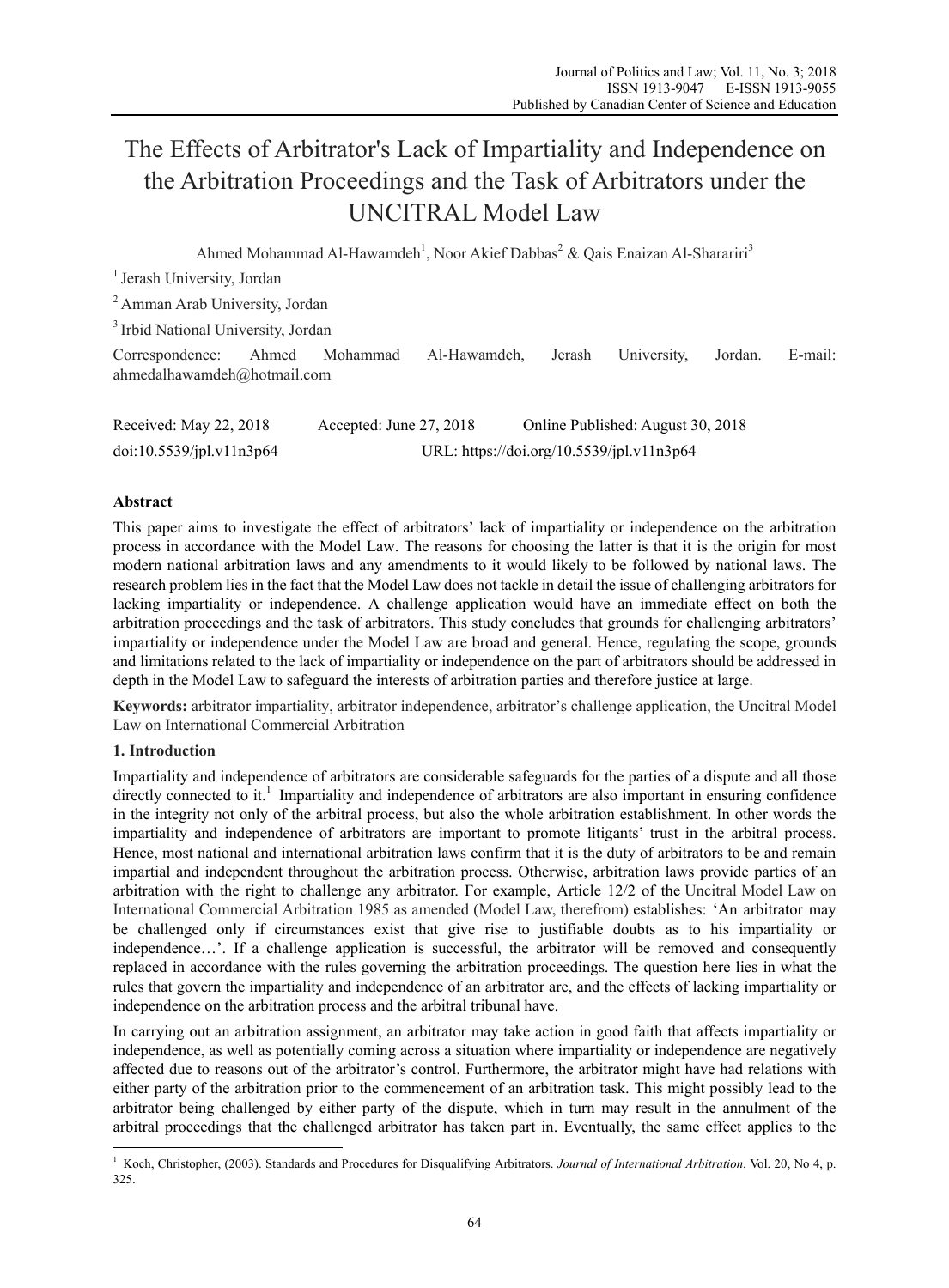arbitral tribunal whether it consists of one or multiple arbitrators.

International and national arbitration rules do not clearly define the standards for the impartiality and independence of arbitrators. The Model Law is not an exception to this. Since the Model Law is considered to be the source in legislating most modern national arbitration laws, it is rather important to dwell on the principles of applying for challenging arbitrators' lack of impartiality and independence in accordance with the Model Law. This paper is divided into three main sections (2, 3 and 4); the next section; section 2; focuses on the scope of the application of impartiality and independence in arbitration. The third section concentrates on the effects of lacking impartiality and independence on arbitral proceedings. The fourth section tackles the effect of a lack of impartiality and independence on arbitral tribunals.

## **2. Scope of Application of Impartiality and Independence in Arbitration**

Although the concepts of impartiality and independence co-associate<sup>2</sup> in most arbitration legislations, they are still different to the extent that each has its own rules and principles.<sup>3</sup> There are various legal standards on which arbitrators' independence and impartiality are based. The English jurisdiction for example uses 'the real danger of bias standard'. The American jurisdiction on the other hand uses the standard of 'an arbitrator not only has to be impartial but also appear to be impartial'. However, the Model Law uses the 'justifiable doubts' standard, which has been adopted by several jurisdictions. The latter standard is the base for this paper.

Partiality is different from dependence in the sense that the concept for the former is subjective, while the concept for the latter is objective.<sup>4</sup> The mere concept of partiality is related to the state of mind that can only be proved through facts, measured by external conduct.<sup>5</sup> Being an abstract subjective concept, makes it exceptionally difficult to be measured and therefore proved. Hence, the Model Law does not require proving actual partiality. It rather requires proving 'justifiable doubts' as for an arbitrator lacking partiality. Hence, impartiality in relation to arbitrators is the absence of 'justifiable doubts' in an arbitrator's state of mind for being bias, in favor of, or prejudiced against, a particular party of the dispute. Independence on the other hand, could be defined as the absence of any relationship, whether personal, social or financial, between the arbitrator and a party of the arbitration.<sup>7</sup> Despite the fact that the Model Law relate 'justifiable doubts'  $8$  to both impartiality and independence, for the latter being an objective concept, 'justifiable doubts' does not play a major role in proving it. This is because proving the existence of a relationship between the arbitrator and any of the arbitration parties should not be difficult. In most case scenarios whenever an arbitrator encounters a lack of independence, they would in turn, encounter a lack of impartiality for hearing the dispute.<sup>9</sup>

Partiality may also arise under the arbitrator's wide discretionary powers which are normally related to his or her personal knowledge and experience. This is of course provided that such wide discretionary powers are

 $^{2}$  Alan Redfern and Martin Hunter in their book, Law and Practice of International commercial arbitration (4th ed. 2004, p. 201), noted that there is a point of view in considering the two terms as being the 'opposite side of the same coin.' Independence on one side refers to the arbitrator's relationship with one of the parties; impartiality, on the other side, 'is considered to be connected with actual or apparent bias of an arbitrator either in favour of one of the parties or in relation to the issues in dispute.' The two terms are 'usually joined together as a term of art.'

<sup>&</sup>lt;sup>3</sup> However, the ICC takes a different point of view, including only the sole test of independence. The ICC justification to this is that independence is an objective test that should be viewed in a broad sense to include the concept of impartiality. See, Hascher, Dominique, ICC Practice in Relation to the Appointment, Confirmation and Replacement of Arbitrators' (ICC International Court of Arbitration Bulletin, Volume 6 No. 2, November 1995) at p. 6.

<sup>&</sup>lt;sup>4</sup> Al-Nimer, Abu-Al-Ola (without a year of publication). Constitution of Tribunals. 1<sup>st</sup> Edition. Cairo: Al Nahdah Al Arabiyya House. P. 52.

<sup>5</sup> Abdul-Rahman, Huda M. (1997). Arbitrator's Role in Disputes. Cairo: Al Nahdah Al Arabiyya House. p. 85.

<sup>6</sup> Blackaby, N., and Partasides, C., with Redfern, A., and Hunter, M., Redfern and Hunter on International Arbitration (5th ed) (Oxford, United Kingdom; Oxford University Press, 2009), p. 267. Constantine Partasides, The Selection, Appointment and Challenge of Arbitrators, 5 VINDOBONA J. 217, 217 (2001).

<sup>&</sup>lt;sup>7</sup> Such a relationship between an arbitrator and the parties involved, includes that the arbitrator is not subordinate to either party of the dispute or expects any sort of benefit or interest with either parties of the arbitration, or being a stakeholder in connection with the given dispute as the party's attorneys, representatives, employee, witnesses, or expert employed to give their opinions on a related issue.

<sup>8</sup> It is enough for a party challenging an arbitrator to illustrate that there is enough doubt as to that arbitrator's independence or impartiality. Such a formula is easier than actually proving that such an arbitrator lacks impartiality or independence. The formula entails proving the existence of risks or possibilities of lacking partiality or independence, as opposed to a party challenging an arbitrator to establish that the arbitrator lacks independence or impartiality. See, Born, G., International Commercial Arbitration (The Netherlands, Kluwer Law International, 2009), pp. 1474-1475.

<sup>&</sup>lt;sup>9</sup> Wali, Fathi (2007). Arbitration Law. 2<sup>nd</sup> Edition. Alexandria: Al Ma'arifInc. P. 245; Abdul-Rahman, Huda M. (1997). Arbitrator's Role in Disputes. Cairo: Al Nahdah Al Arabiyya House. p. 160; Al-Dabbas, Nour (2011). The Legal Organization of Arbitrator Appointment, Challenge and Discharge Proceedings in Light of the Jordanian Law. Unpublished Ph.D. Thesis. p. 85.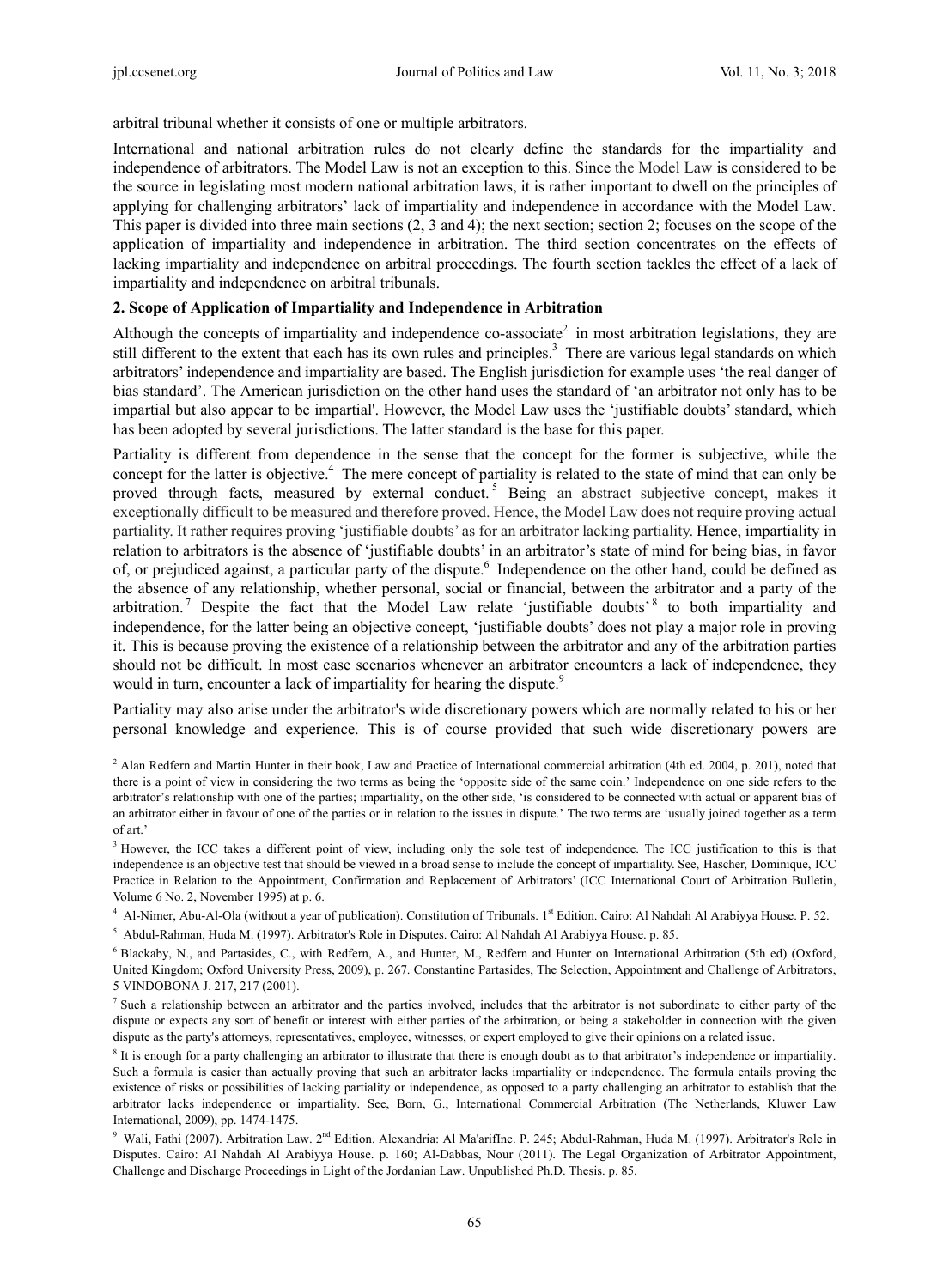expressly approved by the parties of the dispute prior to the proceedings. Such powers may entail that a tribunal is not obliged to adhere to specific procedures or deadlines. In such an event, the arbitrator may give a party a deadline for defense that reasonably goes beyond the common extent of deadlines; while the arbitrator is strict in giving the same extension to other party. The arbitrator may also approve either party's request of expertise on a certain stage of the dispute while declining the same request for the other party at the same stage, even if the latter's request is justified. Partiality can be also concluded if any member of the tribunal adopts a certain cultural, political or ideological thought containing some aggression to either party's thought or doctrine. Or, the arbitrator has previously been a member of the tribunal on another dispute in favor of either party as the latter has challenged him/her due to a personal conflict directly arising from that dispute. Not siding with either party even if selected by either one of them entails that the arbitrator does not act as an attorney for the party that selected him/her.<sup>10</sup> The arbitrator is neither entitled to defend nor interfere while the arbitration proceedings in progress for either justifying or explaining any point of view on behalf of the party the arbitrator is selected by.

On the other hand, it is neither a matter of partiality nor of dependence if the arbitrator, in good faith, fails to carry out any of his obligations such as the failure to implement some arbitral proceedings, or pay attention to any of the formalities necessary to be made sure of during the arbitration proceedings. It should be only subject to a party's objection or a request to get the given issue reviewed.<sup>11</sup> Moreover, an arbitrator's dependence does not arise from a mere professional relationship between either parties of the dispute or one of his employees and an arbitrator. An instance of this would be if a party of the arbitration is an engineer and is in contact with another engineer employed by one of the arbitrators. However, such professional relations should not encounter any aggression or conspiracy; otherwise, the principle of independence in arbitration might be deemed to be have been breached.

The arbitrator must maintain impartiality and independence throughout the arbitral proceedings. Whatever the reasons are thereof, the arbitrator has to avoid directly or indirectly meeting or having any sort of communication with the parties of the dispute by any means before the dispute is settled. In case direct contact has occurred with either party, even in an issue that is not related to the given dispute, the arbitrator must disclose such an incident during the first hearing thereof. If this contact is objected to by the other party of the dispute, it must then immediately cease; otherwise, it is approved as the party already has no doubt in the arbitrator's integrity and uprightness. This approval must be actually considered as a legal confirmation that the arbitral proceedings are still to be valid since the reason behind this disclosure is to avoid any objection afterward on the proceedings by either party of the dispute.<sup>12</sup>

By and large, arbitrators are required to keep themselves out of any emotional effects, whether or not related to the dispute itself. The arbitrator is expected to hear a dispute in a highly objective manner.<sup>13</sup> The arbitrator is also prohibited from having any social courtesies with the parties of a dispute except for such social situations imposed by the ordinary relationships in the society where the arbitrator lives, such as giving condolences and patient visits. In any case, such courtesies are best to be avoided as they could be deemed to influence impartiality and independence of an arbitrator. Under Model Law, arbitrators' impartiality or independence is highly maintained. Article 12(1), stipulates:

When a person is approached in connection with his possible appointment as an arbitrator, he shall disclose any circumstances likely to give rise to justifiable doubts as to his impartiality or independence. An arbitrator, from the time of his appointment and throughout the arbitral proceedings, shall without delay disclose any such circumstances to the parties unless they have already been informed of them by him.

In accordance to Article 12(1) of the Model Law, the arbitrator has to disclose all circumstances that may go along with his/her arbitral task and give rise to 'justifiable doubts' as to his impartiality or independence. The arbitrator should have special attributes as imposed by the nature of the arbitrator assignment or experience upon which he/she has been selected as an arbitrator. Such professional attributes or ethics include the arbitrator's commitment to impartiality or independence, whatever the dispute is or is going to be.

Notwithstanding this commitment, an arbitrator should also disclose any special conditions peculiar to the given

<sup>&</sup>lt;sup>10</sup> Shany, Yuval, Squaring the Circle? Independent and Impartiality of Party-Appointed Adjudicators in International Legal Proceedings, Loyola Los Angeles International & Comparative Law Review, 2008 volume 30, pp. 473-475.

<sup>&</sup>lt;sup>11</sup> Abdul Rahman, Huda M. Ibid. p. 169.

<sup>&</sup>lt;sup>12</sup> Al Nimer, Abul-Ola, ibid. p. 50.

<sup>&</sup>lt;sup>13</sup> See Wali, Fathi. ibid. p. 250.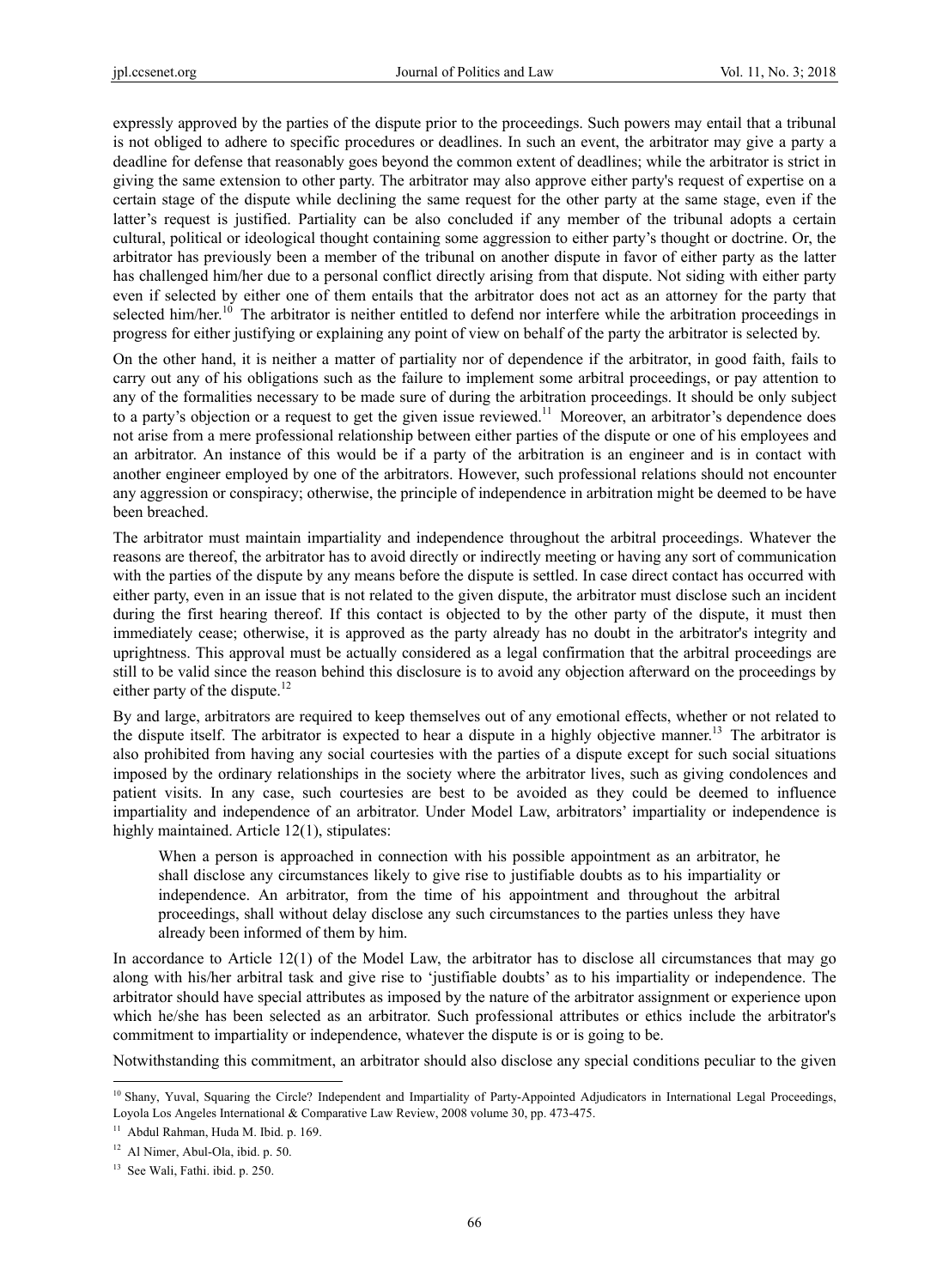dispute that may have any influence on the arbitration proceedings. It is also necessary that the arbitrator shall, at the first arbitral hearing; submit a declaration that entails impartiality or independence which should be filed in the arbitration file. Such a declaration should be recited in the presence of the parties of the dispute or their attorneys. In the case of a tribunal consisting of more than one arbitrator, each arbitrator; whether selected by the parties of the dispute or otherwise appointed by the competent authority; has to submit a separate disclosure statement to confirm independence and impartiality. It is obvious from Article 12(1) that such disclosure is not limited to a specific stage of the arbitration proceedings.<sup>14</sup> Article 12 does not actually describe the formal procedure in which disclosures are submitted. However, most arbitration national laws require that a disclosure is submitted by the arbitrator in writing. In this case, it shall be deemed to be a procedure that is obligatorily implemented. Otherwise, an oral disclosure by the arbitrator may be provided instead, given that it is recorded as part of the arbitral minutes.

The Model Law does not does not provide non-parties of an arbitration the right to apply for a challenge of an arbitrator for lacking impartiality or independence. Article 13(2) clearly stated: '[…] a party who intends to challenge an arbitrator shall, within fifteen days after becoming aware of the constitution of the arbitral tribunal or after becoming aware of any circumstance referred to in article 12(2), send a written statement of the reasons for the challenge to the arbitral tribunal.' Having said that, a non-party might be directly or indirectly involved in a dispute and such a dispute would affect such a person's status. For example, if the non-party is a subcontractor to one of the arbitration parties, the final award of arbitral tribunal might affect his/her/it status. Indeed if such a person finds that an arbitrator lacks impartiality or independence, he or she should inform the party with whom he or she is directly engaged. However, what if such a party does not take necessary action? One could argue that nothing actually prevents such a third party, after the damage occurs, from directly raising this issue before the competent court/authority, since any arbitral proceeding is not only limited to protecting the rights of arbitration parties, but also aims to protect non-parties of a dispute as well.

In conclusion, this section defined the meaning of arbitrators' impartiality and independence. The notion for challenging the arbitrators' lack of impartiality and independence under the Model Law is the existence of circumstance which is likely to give rise to 'justifiable doubts' rather than actual existence partiality and dependence. Indeed, proving the existence of circumstances which are likely to give rise to 'justifiable doubts', is easier than proving actual partiality or dependence. The effect of such a notion is more noticeable when the challenge is related to impartiality, rather than independence, as the measures for the latter is related to an objective test. The scope of the challenge application for lack of impartiality or independence is not limited to the selecting stage of an arbitrator. It rather relates to the validity of the whole arbitral process. The effects arising from arbitrators' lack of impartiality and independence on the arbitration process is the subject of the following section.

### **3. The Effects of a Lack of Impartiality and Independence on Arbitral Proceedings**

It is commonly agreed that the arbitration process in all its stages is based on a set of interrelated proceedings. Hence, a breach at any stage of the arbitration shall affect the whole legal structure of the proceedings. The burden of proof falls on either party who claims the arbitrator lacks impartiality or independence. Either party shall take all the actions determined by the law in applying for the challenge of an arbitrator, as will be described in details in section four of this paper. However, mere doubts are not often substantial enough to directly have an effect on the progress of any arbitral proceedings. In fact, prudence shall be exercised until such doubts are properly justified. Article 12/2 of the Model Law, states:

An arbitrator may be challenged only if circumstances exist that give rise to justifiable doubts as to his impartiality or independence, or if he does not possess qualifications agreed to by the parties. A party may challenge an arbitrator appointed by him, or in whose appointment he has participated, only for reasons of which he becomes aware after the appointment has been made.

With such a loose scope of application as described in Article 12/2, the Model Law has identified the type of procedure to be taken in case of circumstances giving rise to 'justifiable doubts' as to the arbitrator's lack of impartiality or independence.

The Model Law does not mention any specific reasons or grounds for challenging arbitrators. Consequently, one may wonder whether the circumstances, contained in the provision of Article 12/2 as regards the arbitrator's impartiality or independence, can also entail the grounds upon which a judge is challenged, as well as the

<sup>&</sup>lt;sup>14</sup> Sawi, Ahmad S. Al- (2004). Arbitration. 2<sup>nd</sup> Edition. No Publisher. p. 102; Wali, Fathi (Ibid). p. 262; Murad, Abdul-Fattah (1996). Arbitration Legislation Explained. No Publisher. p. 125.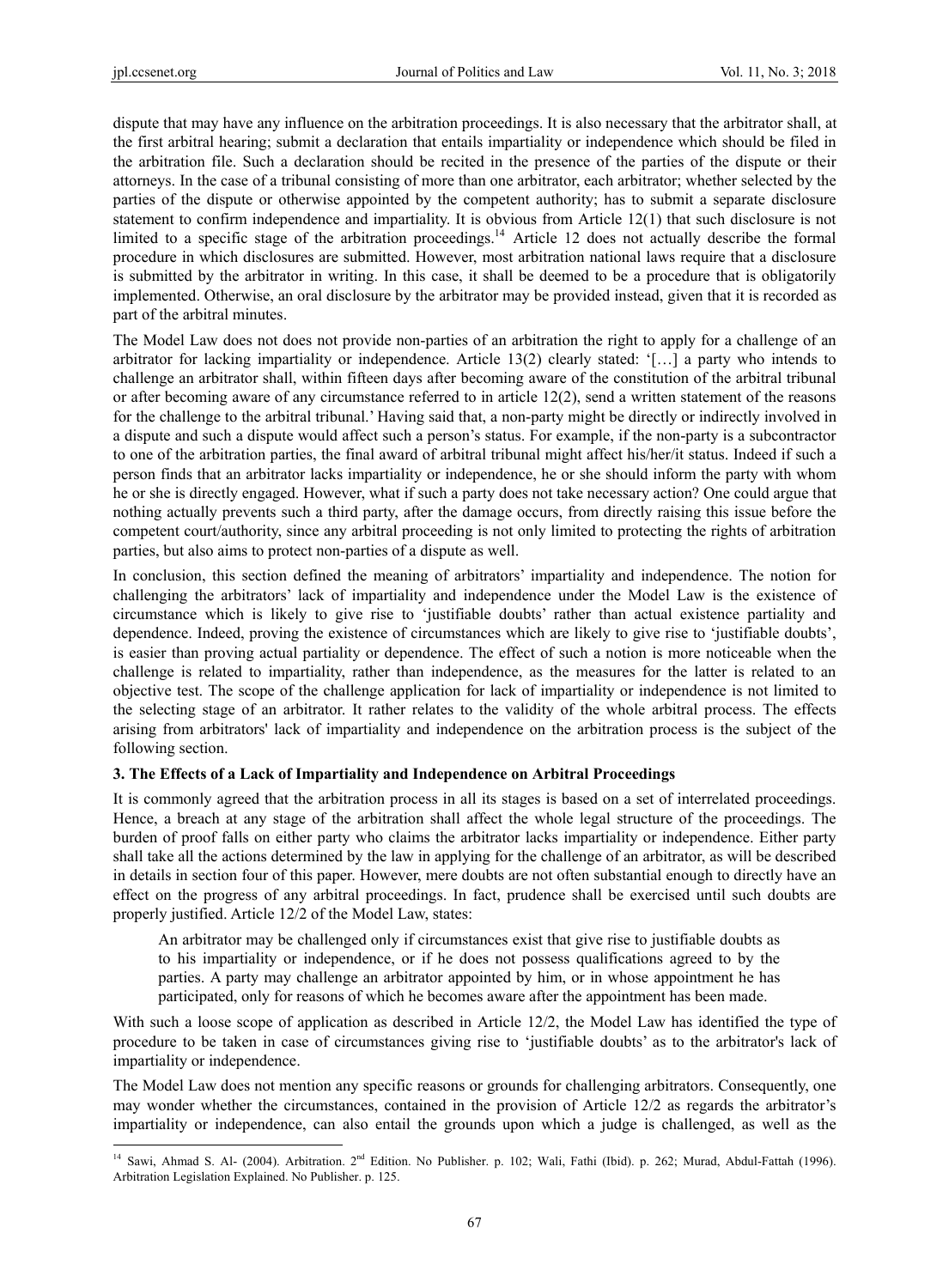conditions of a judge's ineligibility on the basis of professional similarities between an arbitrator and a judge.<sup>15</sup> One could argue however, that although arbitration has a legal nature formally derived from the judicial system, it is based on special regulations and a particular legal framework. The work of an arbitrator shall be different from that of a judge in terms of the effects arising from how available the grounds of challenge and ineligibility for each are. The ineligibility of a judge for hearing lawsuits relates to the public order; its effects arise from the provisions of the applicable law and the judge need not apply for resignation. It rather applies by default.<sup>16</sup> On the other hand, the arbitrator shall remain eligible as his/her assignment is related to arbitration parties' rights, even if new facts occur after the arbitrator's acceptance of the arbitration assignment that affects his/her impartiality or independence, or the arbitrator's failure to disclose certain facts, believing that such facts should not actually affect his/her impartiality or independence.<sup>17</sup>

Not only does the Model Law have a specific formality when applying for challenging an arbitrator's lack of impartiality or independence, but also there is no specific deadline to apply for a challenge. The challenge may be applied by either party during any of the arbitral proceedings, or even after an award is made on the given dispute. On the other hand, most legal systems have very clear and specific formal procedures and a time limit to challenge a judge. One could therefore argue, that the Model Law should regulate such a matter for the sake of preserving the progress of proceedings and evasion of instability of the tribunal decisions.

With regards to the effect of an arbitrator's impartiality or independence on the proceedings, Article 13 of the Model Law provides:

(1) The parties are free to agree on a procedure for challenging an arbitrator, […]

(2) Failing such agreement, a party who intends to challenge an arbitrator shall, within fifteen days after becoming aware of the constitution of the arbitral tribunal or after becoming aware of any circumstance referred to in article  $12(2)$ , send a written statement of the reasons for the challenge to the arbitral tribunal. Unless the challenged arbitrator withdraws from his office or the other party agrees to the challenge, the arbitral tribunal shall decide on the challenge

(3) If a challenge under any procedure agreed upon by the parties or under the procedure of paragraph (2) of this article is not successful, the challenging party may request, within thirty days after having received notice of the decision rejecting the challenge, the court or other authority specified in article 6 to decide on the challenge, which decision shall be subject to no appeal; while such a request is pending, the arbitral tribunal, including the challenged arbitrator, may continue the arbitral proceedings and make an award.

Indeed if parties agree on the procedures for a challenge application, it should be the document that regulates such a matter. This is the case in either ad hoc or institutional arbitration. Certain arbitration centers have their own procedures to regulate such matters.<sup>18</sup>

Another question that might arise is whether either party of the dispute applies for the challenge of an arbitrator and the tribunal carries on looking at the dispute and finally reaches a judgment before the challenge application is settled by the competent authority. The Model Law does not implement a time limit for settling a challenge. Could the challenge application apply for setting aside the award on the basis that an arbitrator might be lacking impartiality or independence? Article 34 of the Model Law specifies the grounds for setting aside an arbitral award. In fact, there are two possible grounds for setting aside an arbitral award that could be applicable to this scenario. The first could be found in Article  $34/2/a/(iv)$  of the Model Law which states that if the applicant of a challenge furnishes a proof that 'the composition of the arbitral tribunal or the arbitral procedure was not in accordance with the agreement of the parties, unless such an agreement was in conflict with a provision of this Law from which the parties cannot derogate, or, failing such agreement, was not in accordance with this Law'. The other ground could be found in Article 34/2/b/(ii) of the Model Law which states that the court may set the

<sup>&</sup>lt;sup>15</sup> Henry Gabriel Anjanette H. Raymond, Ethics for Commercial Arbitrators: Basic Principles and Emerging Standards, Wyoming Law Review, 2017, vol. 5 (2), pp. 453-455

<sup>&</sup>lt;sup>16</sup> Zu'bi, Awadh Al- & Mansour, Anis (2011). The Applicability of Judge Challenge Provisions to Experts in Jordan's Civil Trial Principles Act. Jordanian Journal of Law and Political Science, 3(1). P. 179; Dabbas, Nour A. (Ibid). P. 134; Abul-Wafa, Ahmad (2001). Optional and Obligatory Arbitration. Cairo: Al Ma'arif Inc. P. 381.

<sup>&</sup>lt;sup>17</sup> Wali, Fathi (Ibid). P. 262; Dasouqi, A. (1995). International and Domestic Commercial Arbitration. Cairo: Madbouli Bookstore. P. 142; Abul-Rahman, Huda M. (Ibid). P. 169; Sawi, Ahmad S. (Ibid). P. 98.

<sup>&</sup>lt;sup>18</sup> The parties may agree on following the procedures of a given arbitration center with no need for selecting this center to settle the dispute between them. For further details, refer to Haddad, Hamzah A. (2010). Arbitration in Arab Laws. Amman, Jordan: Al Thaqafah House for Publishing and Distribution. P. 131.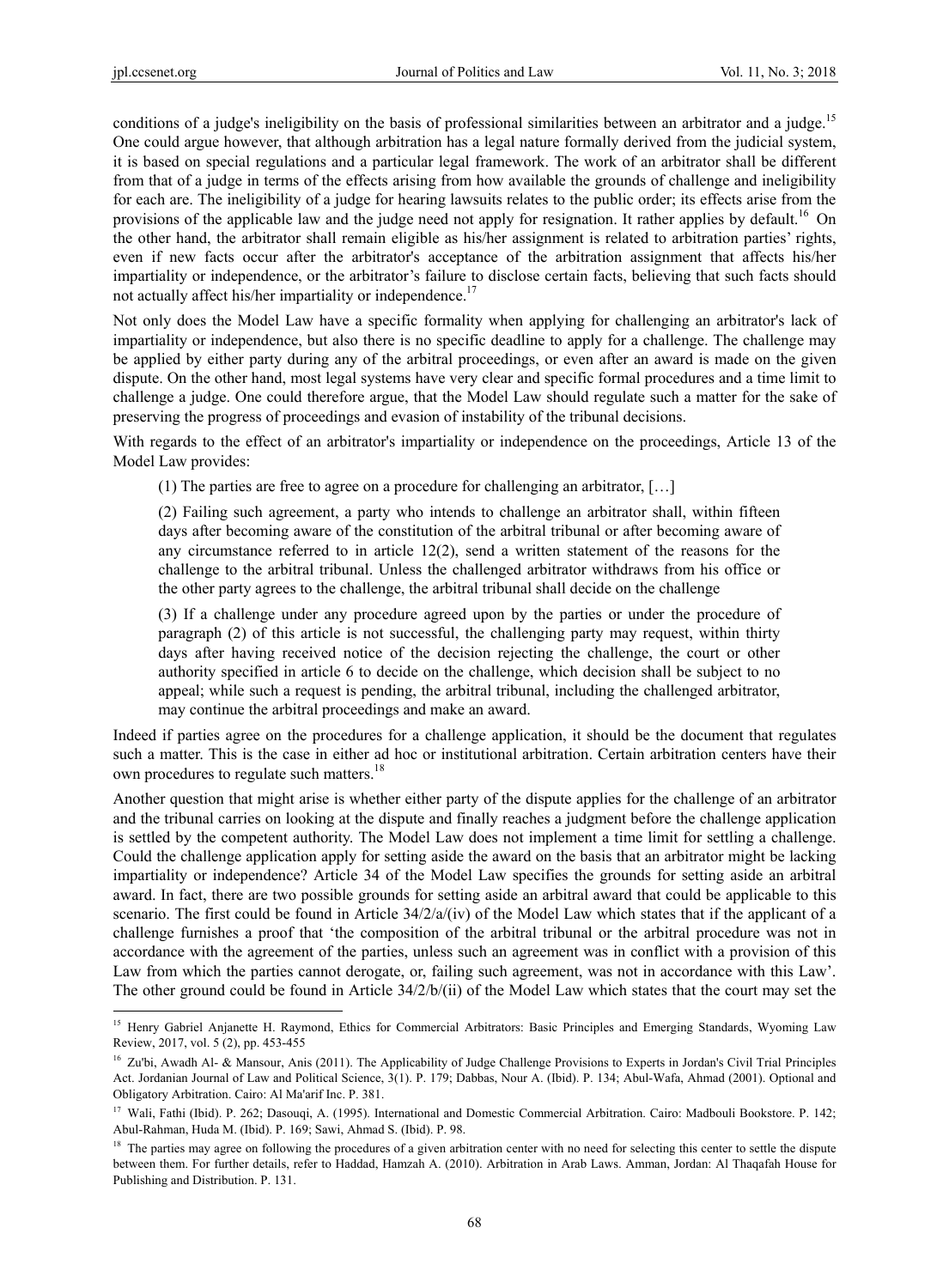award aside if 'the award is in conflict with the public policy...' If this is the case, the question is whether the applications will be individually or collectively looked into by the same concerned authority.<sup>19</sup> Indeed, setting aside the award in such a scenario is conditional to finding an arbitrator partial or dependent. If an arbitrator is to be found lacking impartiality or independence, all and any arbitral proceedings he/she has taken part in shall consequently be invalid.

Article 34/4 of the Model Law however allows the court, if asked, to suspend setting aside proceeding in order to allow the tribunal to eliminate grounds for setting aside the proceedings. In such a case, if the court finds that the arbitrator lacks impartiality or independence, it may order a reconstruction of the tribunal to eliminate grounds for setting aside the proceedings, then allow time for the reconstructed tribunal to resume its work.

Another related issue might also come into view if either party applies for the challenge of an arbitrator for lacking impartiality or independence or an award is made by the arbitral tribunal before the competent authority settles that challenge application. Given that the execution of an arbitral award entails that it is impossible to restore things to a previous condition, what action shall be taken if this award is made in favor of and executed by the other party, while the party applying for the challenge does not apply for recourse, and the arbitrator is finally challenged?

In line with the Model Law, the effect arising from the challenge of an arbitrator is not expressly stated. Such an effect is left to the parties to agree upon or to the arbitral center (institution) or its proceedings. However, in case of ad hoc arbitration, if the parties fail to regulate the procedure and effects of a challenge application and both the rules of justice and the arbitral system's requirements apply, all the proceedings that the challenged arbitrator has taken part in shall be deemed invalid. This invalidity also applies to the arbitral award to be made by one or more arbitrators and, accordingly, all that has been executed on the basis of this award shall be also void. The executing party shall be responsible for restoring things to the conditions prior to the award; otherwise, by lodging a lawsuit, the party having applied for the challenge, may challenge the arbitral award itself.

Therefore, in response to the questions above, some aspects of a breach that might impede the arbitral proceedings can be identified. Certain periods of time shall be specified for the concerned authority to urgently hear a party's challenge application, taking into account the term of arbitration agreed upon by the parties. Settling this application shall start before the term of arbitration comes to an end; the matter which facilitates the progress of several actions the tribunal may be carried out if it is finally decided to challenge an arbitrator. Most importantly, an arbitral award is not to be made so as to avoid any effects that might be hard to address thereafter.

In all cases, the tribunal may carry on the proceedings until the challenge application is settled, that is pursuant of Article 13/3 of the Model Law, which states: '[…] while such a request is pending, the arbitral tribunal, including the challenged arbitrator, may continue the arbitral proceedings and make an award.' The permissibility intended by this provision entails an option for the tribunal, only on its own discretion, to reasonably decide discontinuing the proceedings. To consult the parties is also permitted as the case so requires.20 Yet, the arbitral tribunal shall solely come to a decision in this particular respect based on the conditions of the dispute being heard by it, and also serve a notice of the competent authority looking into the challenge application. $^{21}$ 

A further question related to this issue is, whether the period of time during which the arbitral proceedings cease until the challenge application is settled by the competent authority, be counted as part of the initial agreed period of the arbitration. In actual fact, the Model Law does not dwell on such a matter. It is left entirely to national legislation or to the agreement of the arbitration parties in their document of proceedings, which may also specify a term of arbitration in harmony with all and any applicable rules and provisions of the governing jurisdiction chosen for the dispute.<sup>22</sup> By and large, the tribunal shall not wait for the settlement of a challenge application. If the tribunal decides however to cease the proceedings, it shall describe circumstances giving rise

<sup>&</sup>lt;sup>19</sup> Dasouqi, A. (1995). International and Domestic Commercial Arbitration. Cairo: Madbouli Bookstore. P. 142; Sawi, Ahmad (Ibid). P. 102; Abul-Wafa, Ahmad (Ibid). P. 381; Tahyawi, M. Al- (2006). Arbitration in Civil and Commercial Acts. Alexandria: University Publications House. P. 209.

<sup>&</sup>lt;sup>20</sup> Another opinion in jurisprudence, however, says that an agreement shall be held with the parties on this kind of decision since to cease the arbitral proceedings in this respect is not of the same effect as a challenge application. See, Wali, Fathi (Ibid). P. 262.

<sup>21</sup> See, Haddad, Hamzah (Ibid). P. 263.

<sup>&</sup>lt;sup>22</sup> Article 19 of the *Model Law* states: '1- Subject to the provisions of this Law, the parties are free to agree on the procedure to be followed by the arbitral tribunal in conducting the proceedings. 2- Failing such agreement, the arbitral tribunal may, subject to the provisions of this Law, conduct the arbitration in such manner as it considers appropriate.'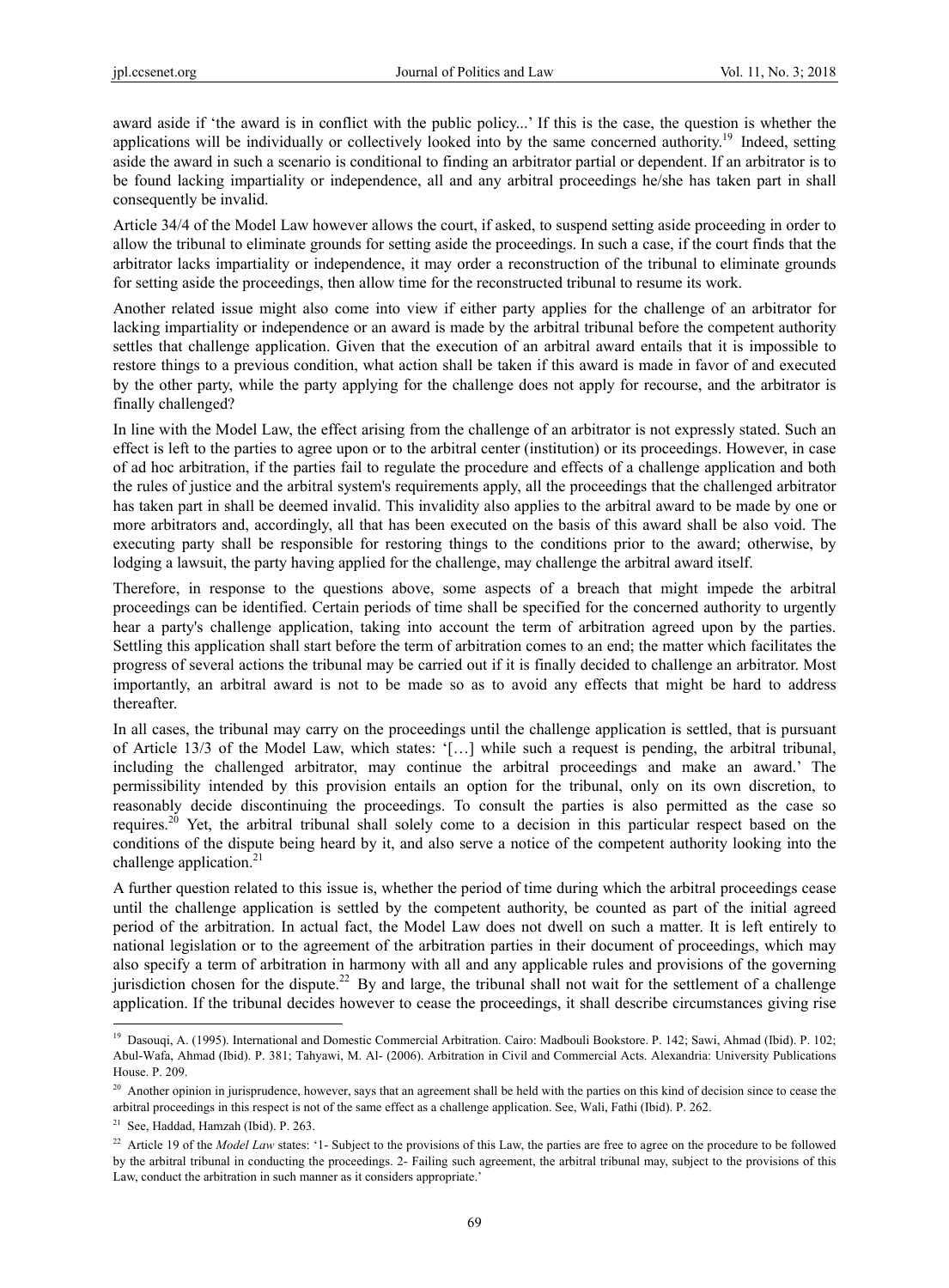to this decision and notify the competent authority accordingly. In this respect, what applies to ad hoc arbitration also applies to institutional arbitration. If the arbitration center does not regulate how to cease the proceedings of a dispute, the arbitral tribunal in agreement with the parties may discontinue such proceedings until the challenge application is settled.

Arbitration institutions have different regulations, rules and mechanisms that apply in relation to a challenge application on the proceedings.<sup>23</sup> For instance, Article 14/3 of the International Chamber of Commerce (ICC) states $^{24}$ :

The Court shall decide on the admissibility and, at the same time, if necessary, on the merits of a challenge after the Secretariat has afforded an opportunity for the arbitrator concerned, the other party or parties and any other members of the arbitral tribunal to comment in writing within a suitable period of time. Such comments shall be communicated to the parties and to the arbitrators.

However, such rules do not regulate the arbitral proceedings at the time that the challenge of an arbitrator is heard by the ICC Court. Principally, the arbitral proceedings of a dispute shall continue while the challenge application is being heard. As the Court is part of the ICC, it shall coordinate and smoothly communicate with the arbitral tribunal hearing the dispute. This particular feature might not be available in case of ad hoc arbitration as a challenge application shall be subject to a competent authority in the country where the dispute arises.

In conclusion, an application to challenge the arbitrator for lacking impartiality or independence shall not affect the progress of proceedings. However, this rule is not absolute, and the arbitral tribunal as part of its ethical conduct, whether consisting of one or more arbitrators, shall decide whenever it is necessary to apply what the tribunal finds serious, unavoidable reasons to challenge the arbitrator. The arbitral proceedings shall eventually cease, with no need therein to wait for the settlement of the challenge application.

## **4. The Effect of a Lack of Impartiality and Independence on an Arbitral Tribunal**

The effect arising from either party's application challenging an arbitrator for lacking impartiality or independence, whether or not this challenge is justified, is not limited to the proceedings as concluded in the previous section. It also extends to the arbitral tribunal itself, i.e. whether it consists of one or more arbitrators. The same also applies to both ad hoc and institutional arbitration. The nature of this effect differs in accordance to the physical and emotional status of the arbitrator. The arbitrator's ethical and professional nature is by some means comparable to the judge's job. The question that arises is whether the challenged arbitrator feels embarrassed and, then resigns, or carries on with the assignment at hand. In point of fact, Article 14/2 of the Model Law provides that if: '[...] an arbitrator withdraws from his office [...], this does not imply the acceptance of the validity of any grounds referred to'. Hence, it is obvious that the challenged arbitrator whenever feeling embarrassed; even if he/she is eligible for hearing the dispute; may choose to resign. However, such an arbitrator shall not be then deemed to be lacking impartiality and/or independent. Resignation is also an option for the arbitrator if he/she has certain doubts regarding his/her own impartiality or independence. Without prejudice to either party of the dispute, the cases of embarrassment is discretionary to the arbitrator and should be left to his/her own personal judgment.<sup>25</sup>

The mechanism of resignation whenever the arbitrator is willing to resign due to a challenge application, undertakes to inform the chairman of the tribunal; in case it consists of more than one arbitrator. The competent authority shall be otherwise notified. If any ground of challenge is encountered to apply to the arbitrator, the chairman or the competent authority shall give him/her a permission to resign. However, if he/she only feels embarrassed, the chairman of the arbitral tribunal or the competent authority shall decide to approve the arbitrator's request to resign. Contrary to the reasons of embarrassment, the grounds of challenge are duly stated and determined by the law and shall not be subject to the arbitrator's own discretion.<sup>26</sup>

In case a challenge is applied for and the arbitrator does not resign, the competent authority to which this

<sup>&</sup>lt;sup>23</sup> International Chamber of Commerce (ICC) (2011). Rules of Arbitration and Amicable Settlement of Disputes.  $2<sup>nd</sup>$  Edition. Paris, France. P. 24.

<sup>&</sup>lt;sup>24</sup> In the same respect, the Gulf Countries Council Commercial Arbitration Centre (GCCCAC) as per its list of arbitral proceedings is found to give a period of three days from the date on which a challenge is applied for. In accordance with Article 18/2 of its regulation, 'the Secretary-General shall settle a challenge within three days from the date on which it is applied for.'

<sup>25</sup> Zu'bi, Awadh& Mansour, Anis (Ibid). P. 192.

 $26$  Zu'bi, Awadh & Mansour, Anis (Ibid), P. 194.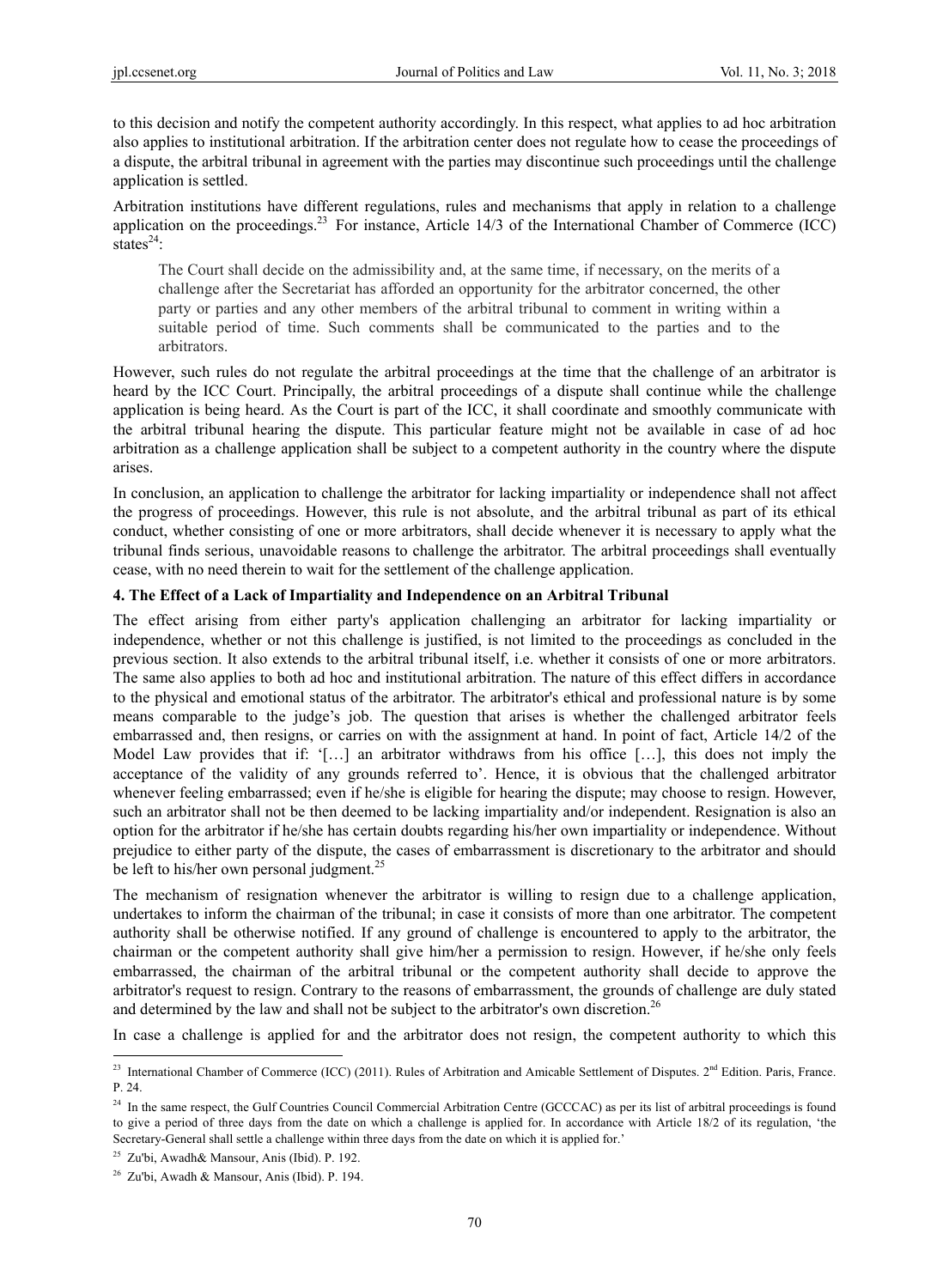application is submitted shall hear the arbitrator's defense, especially if such a challenge affects the arbitrator's reputation. In actual fact, the arbitrator cannot be considered as an opponent to the party applying for the challenge or the arbitration center that he or she was basically selected by. The decision to challenge the arbitrator shall not affect the validity of the arbitration agreement thereto. What shall be invalidated is the proceedings that the challenged arbitrator has taken part in.<sup>27</sup> This action shall differ if the challenged arbitrator is unanimously nominated by the parties of the dispute in the arbitration agreement entered between them in case of a single arbitrator. However, if the arbitrator is nominated and approved by the parties as a member of the arbitral tribunal, the aforesaid agreement shall be referred to.

On another related issue, the challenge of an arbitrator for lacking impartiality or independence can affect the constitution of the arbitral tribunal. The challenged arbitrator might have helped select a third arbitrator in case the arbitral tribunal consists of more than one, which is often the method applied in ad hoc types of arbitration. In this respect, Article 11/3/a of the Model Law states: 'in an arbitration with three arbitrators, each party shall appoint one arbitrator, and the two arbitrators thus appointed shall appoint the third arbitrator'. All the proceedings that the challenged arbitrator has taken part in shall be deemed void, including his collaboration with another arbitrator to select a third arbitrator. The task of both the challenged arbitrator and third arbitrator as the challenged arbitrator played part in choosing shall be invalid. However, the third arbitrator may be reselected if the same proceedings are repeated and nothing may then affect his/her being impartiality or independence.

If the challenged arbitrator is the third one, being challenged shall not include the other two arbitrators who have selected him/her. However, they will not be able to carry on with their task since the arbitral proceedings of which this third arbitrator has been a part of, are therein invalid. This particular arrangement requires that the proceedings including the selection of a substitute arbitrator are repeated in accordance with the provision of Article 15 of the Model Law. Based on this Article, the challenged arbitrator shall be substituted in the same way that they are basically selected; if they have not been nominated in the arbitration agreement. In this case, if the challenged arbitrator is selected by either party of the dispute, he/she shall select a substitute arbitrator to start the same proceedings including but not limited to disclosure in coordination with the other arbitrator. Moreover, if the concerned party abstains from nominating another arbitrator, the competent authority shall appoint the new arbitrator. If, however, the arbitrator is selected by the other arbitrators, they then must select a third one. Thirdly, if the challenged arbitrator was appointed by an authority, the party having applied for the challenge may request such an authority to appoint an arbitrator.

As for the direct effect arising from challenging an arbitrator for lacking impartiality or independence in a tribunal, principally all the proceedings that such an arbitrator participated in shall be considered void. However, if the arbitration has continued over a long period of time and reached an advanced stage, will the reconstituted arbitral tribunal; as including the substitute arbitrator, for not wasting time and effort; have an agreement with the parties on keeping some of the proceedings the challenged arbitrator has taken part in.

Principally, revoking proceedings the challenged arbitrator has taken part in, is certainly in the applying party's interests. Due to the flexible, consensual nature of arbitration, the parties' agreement with the arbitrator(s) on considering some of the proceedings as valid, shall depend on the type of the given proceedings. If the challenged arbitrator has not given an opinion on the matter, the dispute cannot be materially affected by a decision that the challenged arbitrator has taken part in making, as he/she had an influence in forming such a matter.<sup>28</sup> Proceedings may be approved by the reconstituted tribunal in agreement with the parties, provided that no substantial changes occur due to the long time spent or much effort exerted in having arbitrated the given dispute.<sup>29</sup>

Furthermore, an issue that might arise is related to the unchallenged arbitrator's formed opinions in relation to the dispute, especially when the challenged arbitrator has had no role in selecting them, and the effects of these opinions on a new arbitrator's opinion. Principally, if this point of fact is almost imposed by the arbitral proceedings and the nature of the arbitrator's work (unless the parties agree otherwise in their arbitration agreement or terms of reference), all the prior proceedings to be looked into before the presence of the new arbitrator shall be repeated and may be deemed null and void, irrespective of the opinions or thoughts of the

<sup>&</sup>lt;sup>27</sup> Haddad, Hamzah (Ibid). P. 264; Wali, Fathi (Ibid). P. 266; Abdul-Rahman, Huda (Ibid). P. 190; Dabbas, Anwar (Ibid). P. 195.

<sup>&</sup>lt;sup>28</sup> Fazairi, Amal Al- (without a year of publication). Role of Public Judiciary System in Effective Arbitration. Alexandria, Egypt: Al Ma'arifInc. P. 6; Nimer, Abul-Ola & Jadawi, A. Q. (without a year of publication). Arbitrators: Special Lessons for Higher Diploma Students. Cairo: Ain Shams University. P. 48.

 $29$  For instance, if this procedure is an urgent disclosure of a given fact therein, such as if a building is dilapidated or a witness who is ill is to be heard and it has become difficult to rehear him/her especially if his/her statement affects the course in the dispute settled.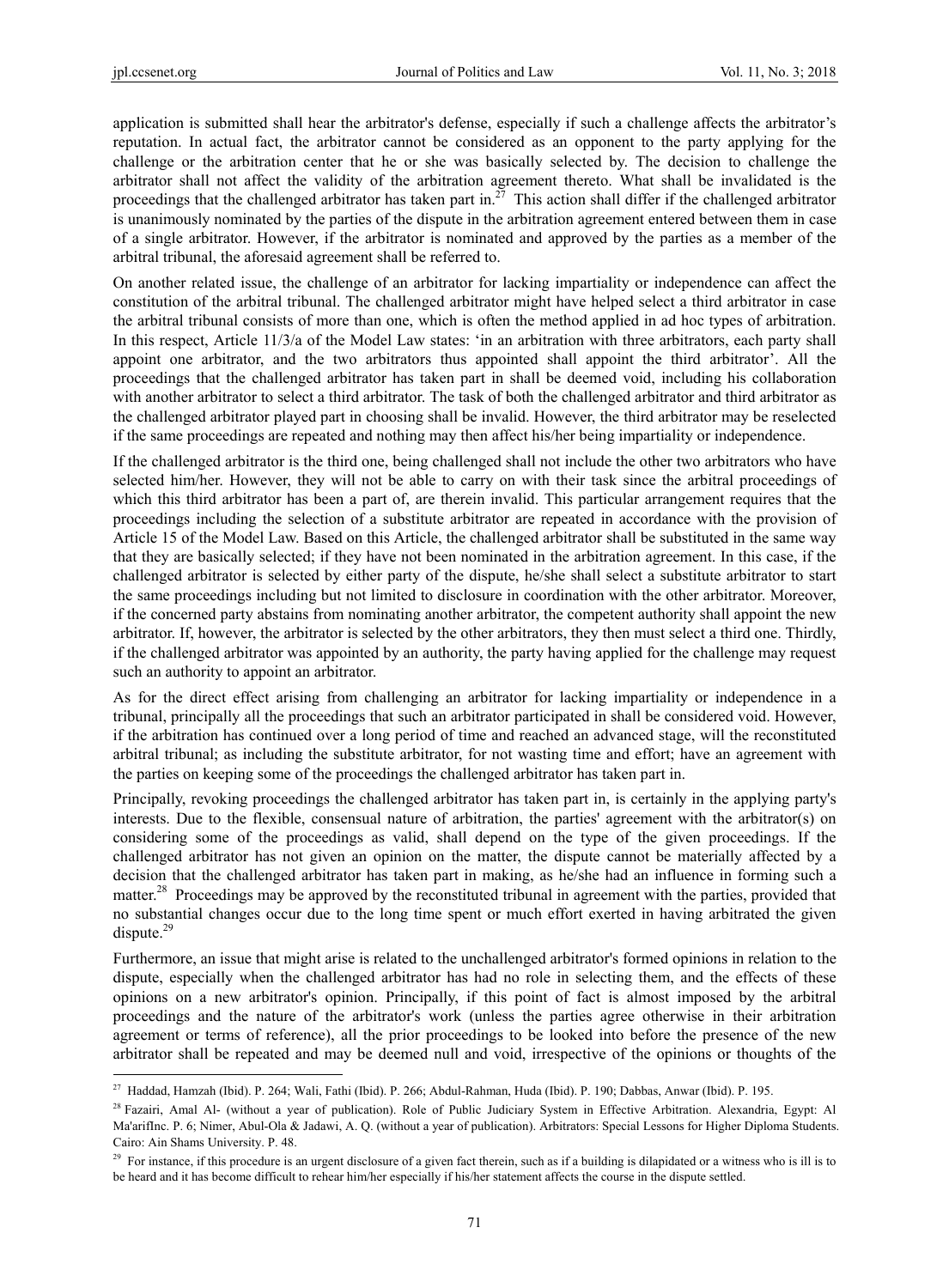former arbitrators. However, a given proceeding may be formally approved and recorded in the minutes as this may help in saving time and effort.

In practice the effect arising from the challenge of an arbitrator in an arbitration center shall be subject to a number of perspectives. If the action taken by the given center is to refer this issue to the national jurisdiction of a country, such arbitration law shall apply. However, the center possibly has certain rules that embark upon a regulation to be the one chosen by the parties to apply to their dispute. For instance, the rules of arbitration and alternative settlement adopted by the ICC have regulated this matter under Article 15/4. Based on this Article, it is obvious that the ICC Rules firstly address the replacement of an arbitrator in case of a challenge. The ICC Court is thereby free to repeat or revoke the arbitral proceedings in case that the challenged arbitrator is reselected. In this respect, the parties may agree on either selecting the ICC for hearing their dispute or only following its procedures and regulations. In the first case, the ICC often has a list of accredited arbitrators and, hence, can appoint one of them in place of the challenged arbitrator. However, in the other case, its procedures shall vary according to what principles the parties of the dispute adopt in selecting the arbitrators.

In actual fact, the ICC Court has its own discretionary power in such cases. The ICC Court normally leaves it to the arbitral tribunal to decide on ruling out the former proceeding entirely or in part. This is because repeating the prior proceeding is a sensitive matter to the arbitral parties. The new arbitral tribunal is then free to call the parties of the dispute so as to assess whether all or any of the prior proceedings the challenged arbitrator has taken part in are essential and can, therefore, be approved. However, the disapproved proceedings by the new arbitral tribunal in agreement with the arbitral parties shall be repeated. The latter is definitely the case with respect to both ad hoc and institutional arbitration.<sup>30</sup>

The justification for repeating the prior proceedings in whole or in part; as demonstrated above in institutional arbitration; is that it goes with the nature of the arbitration or agreement and may be to the mutual benefit of the arbitration parties.31 In fact, hearing a dispute by an ad hoc arbitration is possibly different as they might be following a country's relevant legislation. A country's legislation or the parties' agreement, if it includes such issues, shall be particularly adhered to.<sup>32</sup> One may ask whether either party is permitted to apply for the challenge of more than one arbitrator at the same time. Obviously, this is possible.<sup>33</sup> The Model Law does not describe the notice to the arbitrator(s) to be challenged and to whom it should be addressed. Contrary to the norms however, it is common practice to address such notice to the arbitral tribunal itself.

#### **5. Conclusion**

Having investigated the effect of an arbitrator's lack of impartiality or independence on arbitral proceedings, this paper is specifically based on the provisions of Model Law as it is a source or reference to many national arbitration legislations. Special rules and principles are found to individually or collectively regulate the application of challenging the arbitrators' lack of impartiality or independence. It is not easy to distinguish between impartiality and independence in real circumstances. In particular, the lack independence while hearing a dispute is still easier to be demonstrated. An arbitrator's independence is based on an objective test which almost always leads to arbitrator impartiality. The latter however is based on a subjective test. Moreover, independence may obviously be affected by the type of relationship between the arbitrator and either party of the dispute, or those whom the party is directly or indirectly related to. The Model Law should have clearer guidelines to regulate impartiality or independence. This could in turn result in clearer national legislation following the footsteps of the Model Law. The Model Law should also look at issues other than impartiality or independence in which an arbitrator could be challenged.

The challenge of an arbitrator for lacking impartiality or independence significantly affects the arbitral proceedings. A challenge is neither subject to any formal defenses nor to any limits of time; it may be applied for by either party of the dispute at any stage of the arbitration proceedings, or even after an arbitral award for being partial or dependent. The Model Law should adopt a time frame for challenging arbitrators that does not extend until after the award is being made.

Proving partiality or dependence is a factual matter that could be proven by all means of evidence. Applying for a challenge shall be only restricted to the parties of the disputes; no third parties should be directly entitled to apply for it even if an interest of theirs is affected. Model Law should allow both parties who have interests in

<sup>30</sup> Haddad, Hamzah (Ibid). P. 266.

<sup>31</sup> See, Haddad, Hamzah (Ibid); Wali, Fathi (Ibid). P. 266; Abdul-Rahman, Huda (Ibid). P. 190; Dabbas, Nour A. (Ibid). P. 173.

<sup>32</sup> See, Haddad, Hamzah (Ibid). P. 269; Dasouqi, A. (Ibid). P. 151.

<sup>33</sup> See, Wali, Fathi (Ibid). P. 259; Dabbas, Nour A. (Ibid). P. 160.